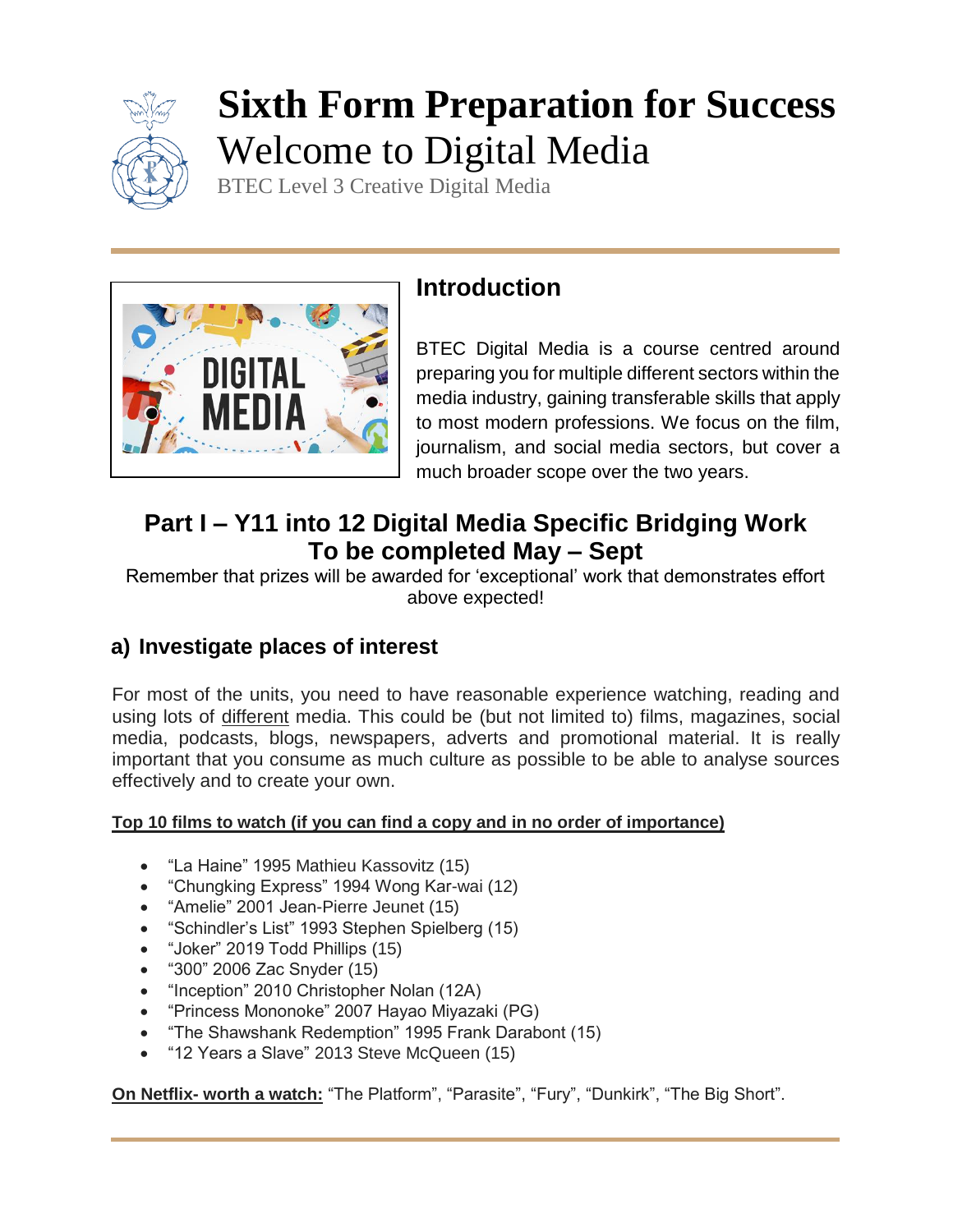#### **BBC Bitesize**

Familiarise yourself with the different media industries and take the tests. Study the different representations of gender, age and national/regional identity:

[https://www.bbc.co.uk/bitesize/subjects/ztnygk7https://www.bbc.co.uk/bitesize/subjects/ztnygk7](https://owa2.mcauley.org.uk/owa/redir.aspx?C=zbIM9gtzRv-oQmgZXTVDaCM-Ax4XaQtjL-teEdjmN1BaXW0nXvfXCA..&URL=https%3a%2f%2fwww.bbc.co.uk%2fbitesize%2fsubjects%2fztnygk7)

**Mrs Fisher-** Check out the playlists on theories:

[https://www.youtube.com/channel/UCUKrxp4BcJrGLzmqAhCjASghttps://www.youtube.com/channel/UCU](https://owa2.mcauley.org.uk/owa/redir.aspx?C=sD5aTAH7s2DI9goUOxA8w-7dsqXA96VvoL_VZ4awzQxaXW0nXvfXCA..&URL=https%3a%2f%2fwww.youtube.com%2fchannel%2fUCUKrxp4BcJrGLzmqAhCjASg) [Krxp4BcJrGLzmqAhCjASg](https://owa2.mcauley.org.uk/owa/redir.aspx?C=sD5aTAH7s2DI9goUOxA8w-7dsqXA96VvoL_VZ4awzQxaXW0nXvfXCA..&URL=https%3a%2f%2fwww.youtube.com%2fchannel%2fUCUKrxp4BcJrGLzmqAhCjASg)

**The Media Insider**- Check out the playlists of media concepts and theories:

[https://www.youtube.com/channel/UCGXfqzVEZr0XaZLWG3\\_HniAhttps://www.youtube.com/channel/UCG](https://owa2.mcauley.org.uk/owa/redir.aspx?C=3lbFKk5G8V5d9JEXwp3JufFBmPz2DGB6k8m5YTg1AydaXW0nXvfXCA..&URL=https%3a%2f%2fwww.youtube.com%2fchannel%2fUCGXfqzVEZr0XaZLWG3_HniA) [XfqzVEZr0XaZLWG3\\_HniA](https://owa2.mcauley.org.uk/owa/redir.aspx?C=aH7ZTk684KeehDfvOQKaXcsolrvUUD9CImnDLpD4nGbAvm8nXvfXCA..&URL=https%3a%2f%2fwww.youtube.com%2fchannel%2fUCGXfqzVEZr0XaZLWG3_HniA)

### **b) Wider reading**

Reading:

| Gender in Advertising - Why are 'sexist' adverts<br>being banned?                    | https://www.vox.com/the-goods/2019/6/18/18684088/uk-gender-stereotype-ad-<br>ban-sexism-advertising-historyhttps://www.vox.com/the-<br>qoods/2019/6/18/18684088/uk-gender-stereotype-ad-ban-sexism-advertising-<br>historyhttps://www.vox.com/the-goods/2019/6/18/18684088/uk-gender-<br>stereotype-ad-ban-sexism-advertising-history |
|--------------------------------------------------------------------------------------|---------------------------------------------------------------------------------------------------------------------------------------------------------------------------------------------------------------------------------------------------------------------------------------------------------------------------------------|
| Ethnicity in TV - Why are Ofcom taking action?                                       | https://www.ofcom.org.uk/about-ofcom/latest/media/media-<br>releases/2017/diversity-uk-television-industryhttps://www.ofcom.org.uk/about-<br>ofcom/latest/media/media-releases/2017/diversity-uk-television-industry                                                                                                                  |
| Misrepresentations of black men - How is<br>'misrepresentation' damaging to society? | https://www.thequardian.com/commentisfree/2015/aug/12/media-misrepresents-<br>black-men-effects-felt-real-<br>worldhttps://www.thequardian.com/commentisfree/2015/aug/12/media-<br>misrepresents-black-men-effects-felt-real-world                                                                                                    |

## **c) Compulsory task**

Produce a creative portfolio using different platforms and medias in order to have a showcase folder to be used in an "interview" for a media-related job. You must be able

to show:

- Basic skills with film editing (most computers/tablets have basic software preloaded, but there are downloadable ones for free).
- Basic skills with editing images (for basic skills use Microsoft Word or PowerPoint).
- Basic understanding of how 3 different social media platforms work.

Include lots of examples of work you create- aim for one piece a week.

This can be presented as a working blog on any social media platform and/or a portfolio with images, mind maps, mood boards and the finished creative pieces.

#### **Where to begin?**

You could begin by having a go at one or all of the suggested tasks below- it is up to you what you would like to focus on, but try and push your boundaries- do something you haven't before.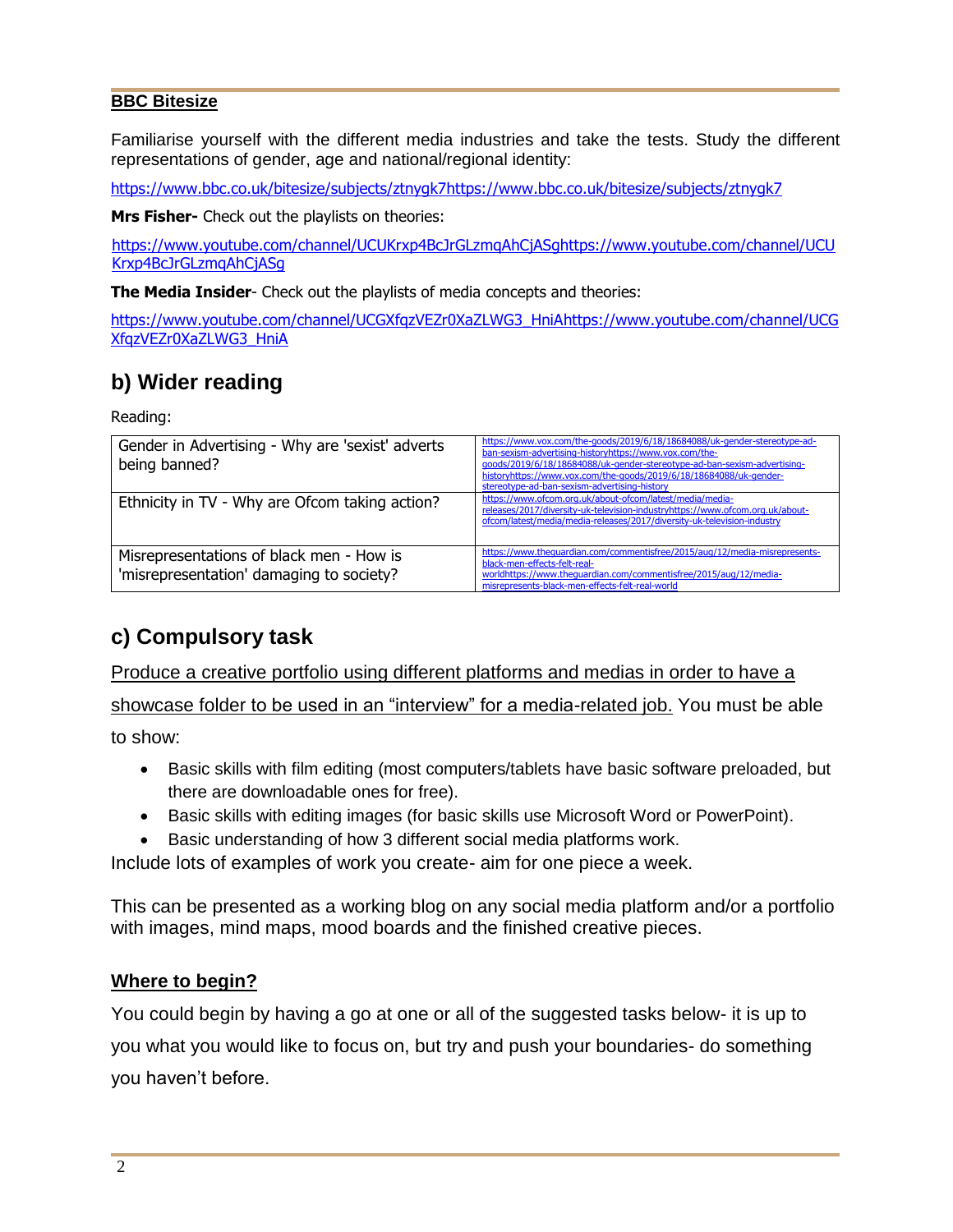**Task 1:** Use the images to create a music album front cover. How are you going to edit the image to make it look authentic? Think about: text, colour, effects, tone, positioning.











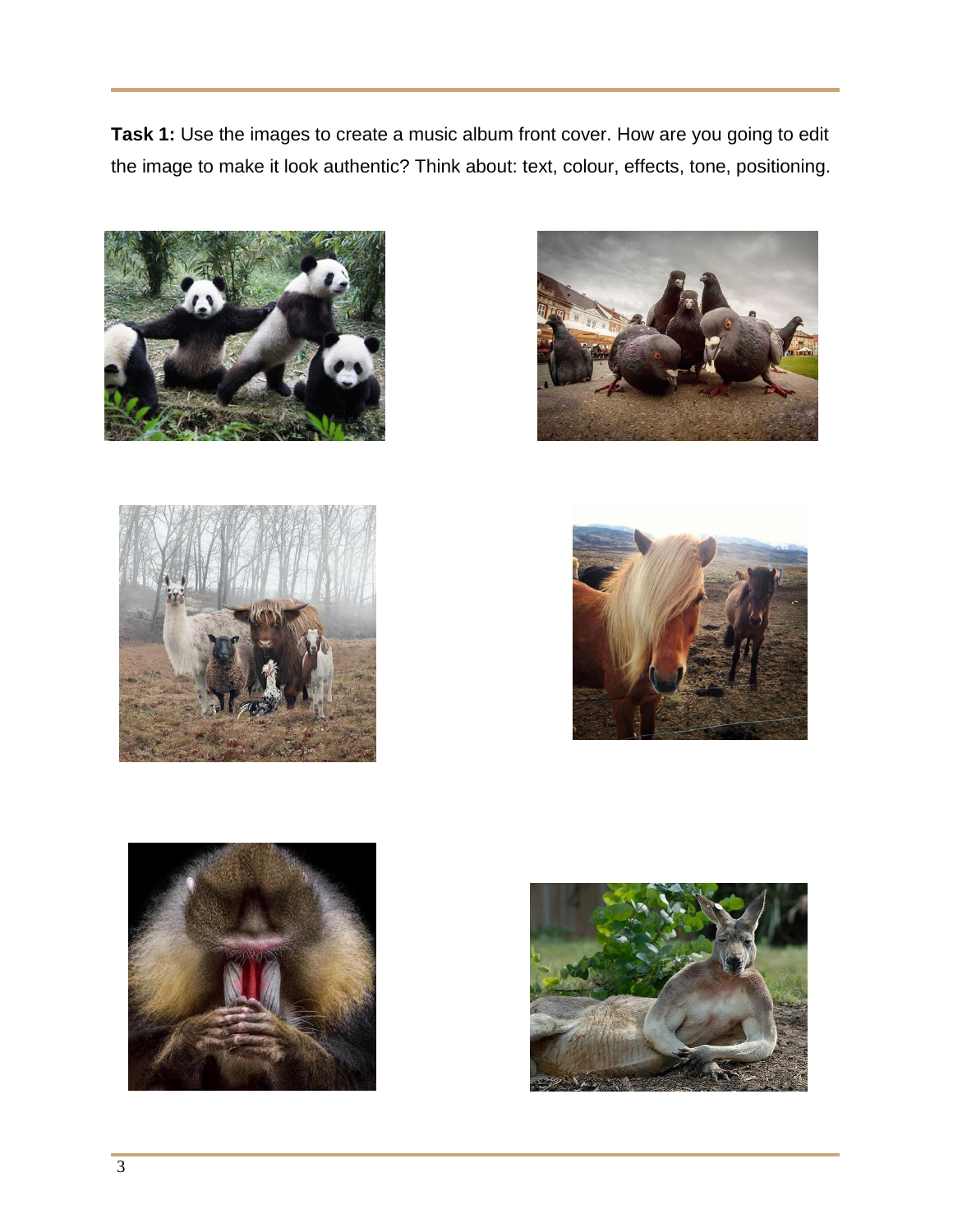



**Task 2:** Shoot a music video to any song of your choice. Show you have researched the meaning of the song first and make sure your video "story" is appropriate in style/tone/theme.

**Task 3:** Create a "teaser trailer" for an existing film. You could do this by using screen recording software.

**Task 4:** Film an "influencer" video for a new product, meant for Youtube or other similar social media platform.

**Task 5:** Create a series of film stills from different genres e.g. film noir, action, period drama, superhero, science fiction. Research different kinds of camera angles, use of lighting and set/mise-en-scene to make them creative, but clearly of a particular genre of film.

# **d) Stretch!**

There will be a Team set up for our groups on Microsoft Teams for you to be able to share your ideas/more tasks to be set, such as a viewing diary- recording what you watch, reviewing and analysing the features. All of these tasks will apply to units done over the two years of the course and may help to shape the course in terms of which units we pick to do. We very much look forward to what you come up with and remember- this work is just as much for fun as it is essential to succeeding at digital media. Good luck!